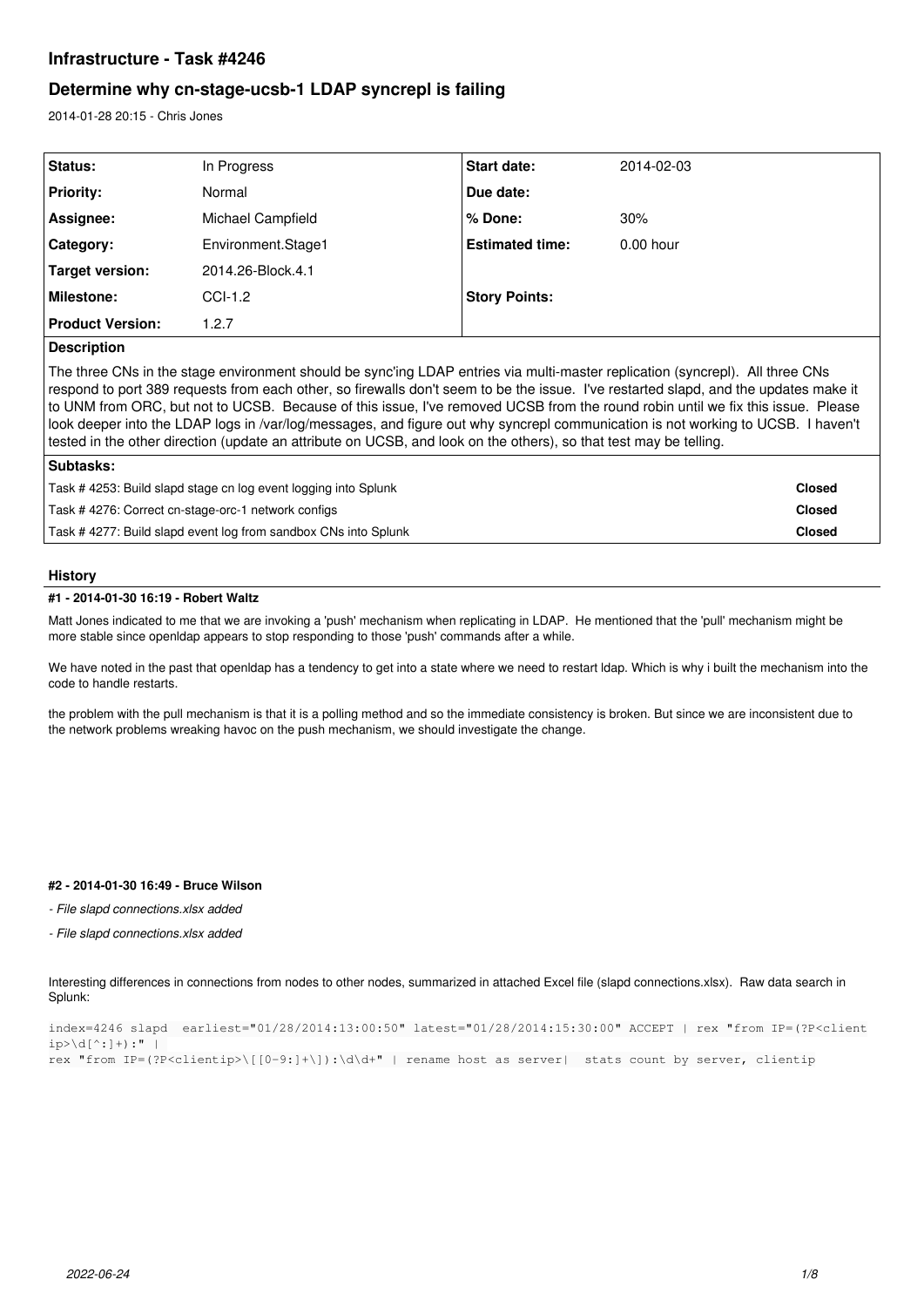## **#3 - 2014-02-10 20:08 - David Doyle**

*- File slapd connection lost 020714.xlsx added*

*- File slapd connection lost 020714.xlsx added*

We're seeing some instances where connections will be initiated and then instantly lost. These are happening roughly equally across the stage CNs.

Nine total connections are typically lost per minute - three lost on each node. Connections lost in groups of three every twenty seconds, with one lost per node.

See below for one example. A connection from cn-stage-ucsb is made to the three stage CNs then immediately terminated. Twenty seconds later, this occurs on stage-unm, then twenty seconds later, stage-orc.

## 2/7/14

1:00:14.000 PM

Feb 7 18:00:14 cn-stage-unm-1 slapd[18566]: conn=208961 fd=45 ACCEPT from IP=128.111.54.76:54410 (IP=0.0.0.0:389) Feb 7 18:00:14 cn-stage-unm-1 slapd[18566]: conn=208961 fd=45 closed (connection lost) host=cn-stage-unm-1 sourcetype=syslog source=syslog\_stage conn=208961

2/7/14

1:00:14.000 PM

Feb 7 18:00:14 cn-stage-ucsb-1 slapd[15198]: conn=40151 fd=22 ACCEPT from IP=128.111.54.76:41210 (IP=0.0.0.0:389) Feb 7 18:00:14 cn-stage-ucsb-1 slapd[15198]: conn=40151 fd=22 closed (connection lost) host=cn-stage-ucsb-1 sourcetype=syslog source=syslog\_stage conn=40151

2/7/14 1:00:14.000 PM

Feb 7 18:00:14 cn-stage-orc-1 slapd[30236]: conn=200722 fd=47 ACCEPT from IP=128.111.54.76:52862 (IP=0.0.0.0:389) Feb 7 18:00:14 cn-stage-orc-1 slapd[30236]: conn=200722 fd=47 closed (connection lost) host=cn-stage-orc-1 sourcetype=syslog source=syslog\_stage conn=200722

Summarized in attached Excel file (slapd connection lost 02072014.xslx). Splunk searches used below:

index="stage-cn" earliest="02/07/2014:13:00:00" latest="02/07/2014:15:30:00" | rex "from IP=(?P[[0-9:]+]):\d\d+" | rex "from IP=(?P\d[:]+):" | transaction conn maxevents=2 endswith=(connection lost) | stats count by host, clientip

index="stage-cn" earliest="02/07/2014:13:00:00" latest="02/07/2014:18:00:00" | rex "from IP=(?P[[0-9:]+]):\d\d+" | rex "from IP=(?P\d[:]+):" | transaction conn maxevents=2 endswith=(connection lost) | stats count by host, clientip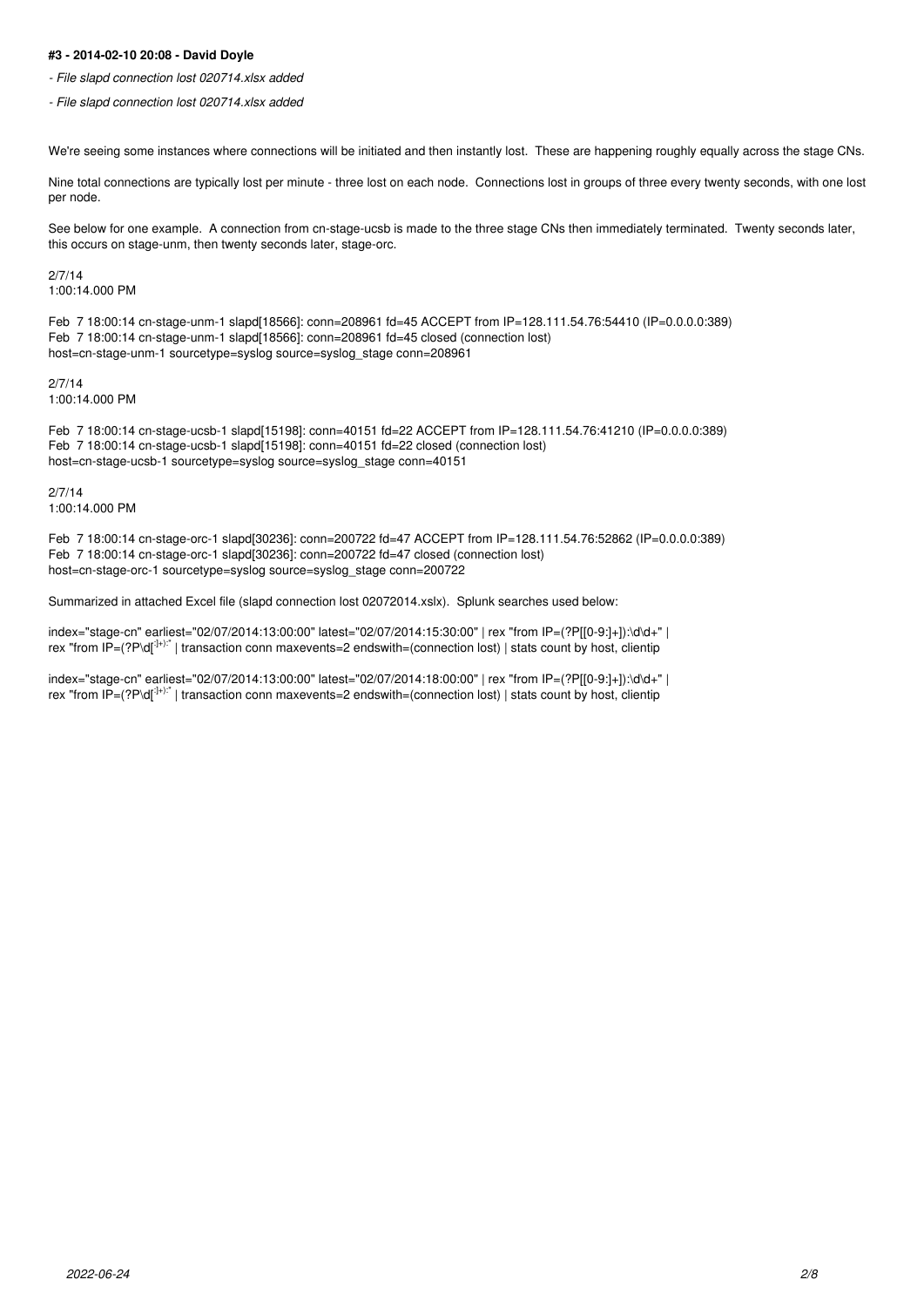### **#4 - 2014-02-10 21:18 - David Doyle**

Additionally, we're seeing several instances of log entries matching the following:

Feb 7 20:27:20 cn-stage-orc-1 slapd[30236]: connection\_read(17): no connection!

This message shows up on orc and unm stage, but not ucsb. No regular pattern pops up, and early analysis doesn't connect these messages to longer transactions. (Piping a "no connection" search string to "transaction conn" in Splunk returns no results. See <http://docs.splunk.com/Documentation/Splunk/5.0.4/SearchReference/Transaction>for more on transaction search function.)

In the six hour period defined in slapd connection lost 020714.xslx (2014-02-07, 13:00 - 18:00 EST), 49 of these show up on orc stage, and 59 show up on unm. Early analysis shows no regularity in occurrence of these events.

openldap.org bug reports appear to indicate that occurrences of this error are linked to an issue with the libldap client library provided by older versions of OpenLDAP. See <http://www.openldap.org/its/index.cgi/Software%20Bugs?id=6548> :

Many "connection\_read(): no connection!" warnings are written to /var/log/debug and /var/log/syslog by slapd. As stated at <http://www.openldap.org/lists/openldap-software/200811/msg00079.html>, this is apparently not a problem with slapd, but a client that is disconnecting without first unbinding.

This appears to be an issue with the libldap client library provided by OpenLDAP itself (2.4.21), and not the slapd daemon.

This would be the version we appear to be using, which we might be stuck with until Ubuntu is upgraded over 10.04.

Other potential events found, more to follow. Will look into changing syncrepl entries in slapd.conf to see if that clears anything up this evening or tomorrow.

(Thanks to rwaltz for leads on most of this.)

#### **#5 - 2014-02-10 21:38 - David Doyle**

We're seeing several of these warnings on the stage nodes.

Feb 7 22:57:10 cn-stage-unm-1 slapd[18566]: <= bdb\_equality\_candidates: (d1NodeServiceId) not indexed

Feb 7 22:57:10 cn-stage-unm-1 slapd[18566]: <= bdb\_equality\_candidates: (d1NodeId) not indexed

Using the timeframe described previously, d1NodeServiceId shows 2700 entries across the stage nodes and d1NodeId shows 3366.

Events show up on ucsb more often than on the other two nodes.

Noting now for work later. Will analyze further tomorrow.

Early Splunk searches: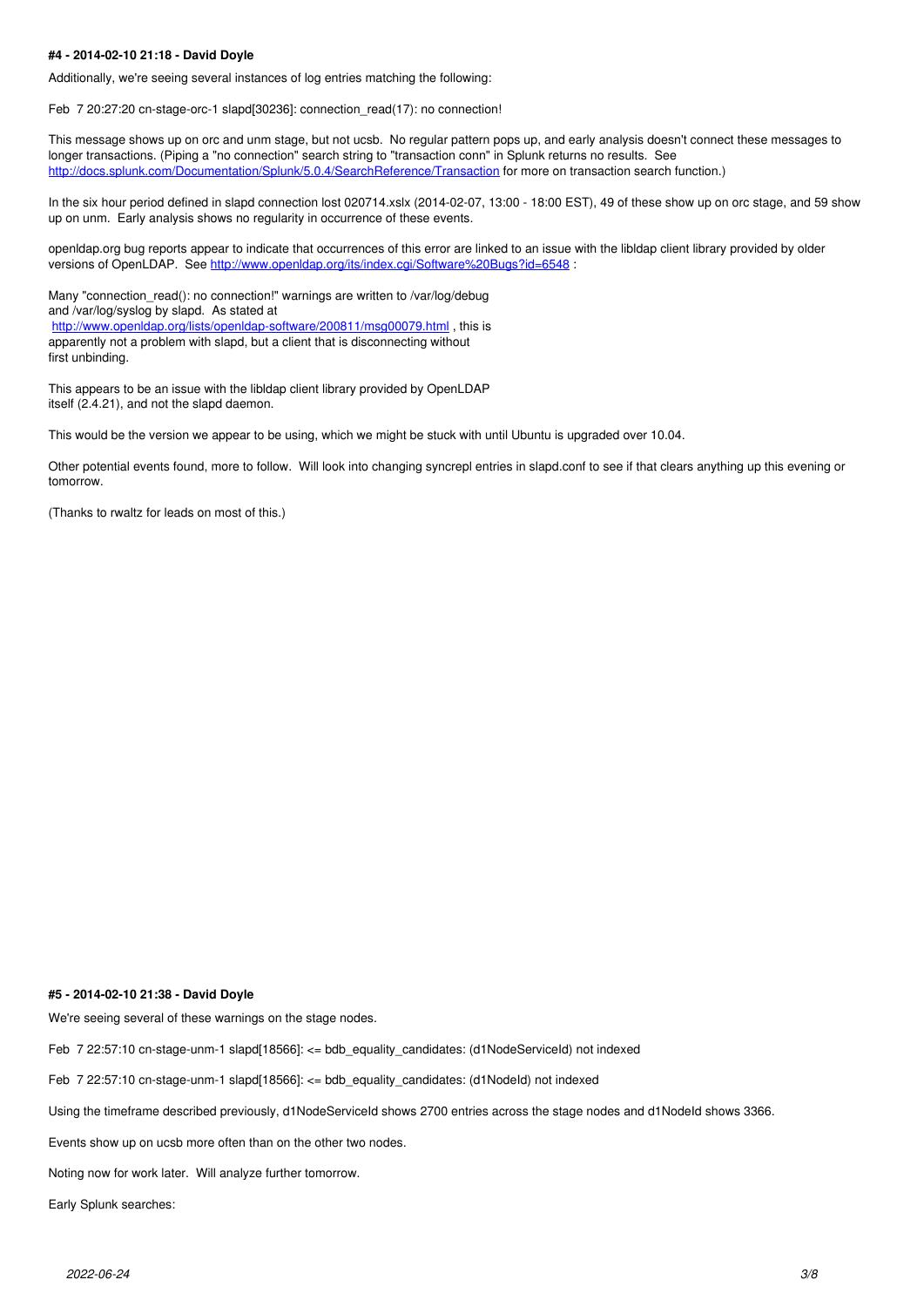index="stage-cn" earliest="02/07/2014:15:00:00" latest="02/07/2014:18:00:00" bdb\_equality\_candidates (d1NodeServiceId) index="stage-cn" earliest="02/07/2014:15:00:00" latest="02/07/2014:18:00:00" bdb\_equality\_candidates (d1NodeId)

### **#6 - 2014-02-12 02:25 - David Doyle**

Googling the warning above (bdb\_equality\_candidates (uid) not indexed) turns up this thread about N-way multimaster replication: <http://ubuntuforums.org/showthread.php?t=1020472&page=2>

This thread mentions the bdb\_equality\_candidates warning as well as others we've seen (do\_syncrepl: retrying being one of them). From post 14:

/etc/hosts - Make sure that you have your FQDN in /etc/hosts as 127.0.0.1. I skipped over this initially and it was a big problem.

Looking over /etc/hosts on our stage boxes:

cn-orc

127.0.0.1 localhost<br>127.0.1.1 cn-stage 127.0.1.1 cn-stage-orc-1.test.dataone.org cn-stage-orc-1

cn-ucsb

| 127.0.0.1 | localhost                                      |                 |
|-----------|------------------------------------------------|-----------------|
|           | 128.111.54.76 cn-stage-ucsb-1.test.dataone.org | cn-stage-ucsb-1 |

cn-unm

127.0.0.1 localhost 64.106.40.8 cn-stage-unm-1.test.dataone.org cn-stage-unm-1

Not an exact match of the problem described, but after looking through /etc/hosts on our other environments, cn-stage-orc-1 appears to be the only box that doesn't reference its own IP address, instead referencing 127.0.1.1. The other ORC boxes (where I assume syncrepl is working as expected) are configured with 127.0.0.1 and their own IP addresses as expected.

Noting this for further discussion, and reading up further in the meantime. Would changing/adding stage-orc's IP address to /etc/hosts change the way syncrepl behaves? Would changing/removing the 127.0.1.1 entry break something else somewhere?

#### **#7 - 2014-02-12 17:55 - David Doyle**

Looking into changing over that /etc/hosts entry led me to find that /etc/network/interfaces on cn-stage-orc is set up to use dhcp for eth0. Not sure if that's part of the problem as well, but A) I don't see dhcp being used on any of the other nodes, and B) I'm pretty sure I'll have to change that anyway if I want to change /etc/hosts accordingly.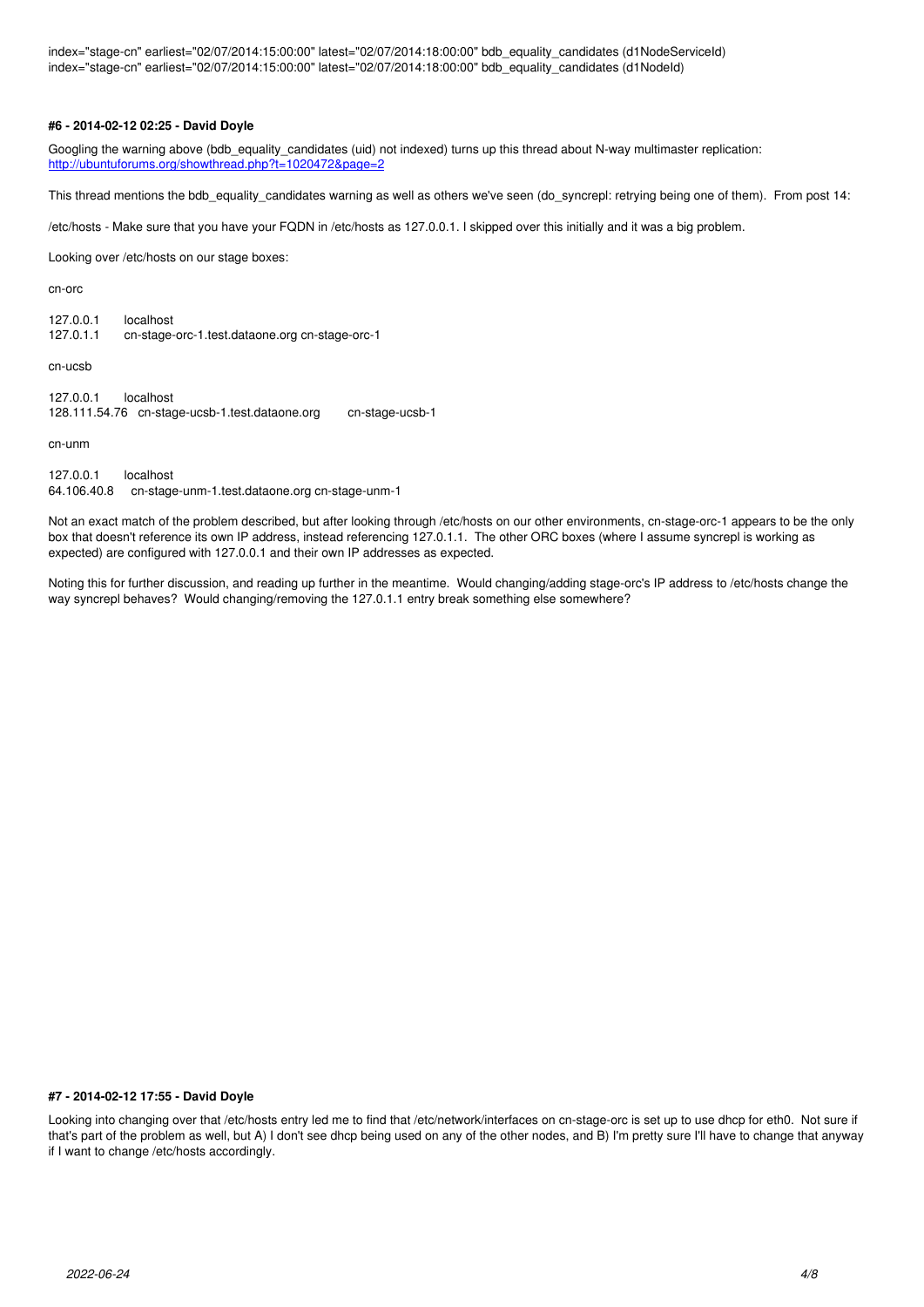### **#8 - 2014-02-14 00:42 - David Doyle**

Unfortunately, fixes to cn-stage-orc-1 networking settings changed nothing with multi-master replication behavior on stage.

After testing post-networking changes, entries changed on orc populate to unm and vice versa, but ucsb will not accept changes, and changes made on ucsb do not make it to the other nodes.

Additionally, still seeing warnings and errors listed previously. Will need to check further to compare numbers to see if they're showing up in the same quantities/proportions across the nodes.

Will look into trying an increase in concurrent connections allowed next.

#### **#9 - 2014-02-14 16:02 - David Doyle**

One other thing to note: We appear to be getting good slapd connections to and from ucsb stage during the times in question.

Connection from unm to ucsb:

Feb 14 00:12:21 cn-stage-ucsb-1 slapd[15198]: conn=267698 fd=24 ACCEPT from IP=64.106.40.8:47595 (IP=0.0.0.0:389) Feb 14 00:12:21 cn-stage-ucsb-1 slapd[15198]: conn=267698 op=0 EXT oid=1.3.6.1.4.1.1466.20037 Feb 14 00:12:21 cn-stage-ucsb-1 slapd[15198]: conn=267698 op=0 STARTTLS Feb 14 00:12:21 cn-stage-ucsb-1 slapd[15198]: conn=267698 op=0 RESULT oid= err=0 text= Feb 14 00:12:21 cn-stage-ucsb-1 slapd[15198]: conn=267698 fd=24 TLS established tls\_ssf=128 ssf=128 Feb 14 00:12:21 cn-stage-ucsb-1 slapd[15198]: conn=267698 op=1 BIND dn="cn=admin,dc=dataone,dc=org" method=128 Feb 14 00:12:21 cn-stage-ucsb-1 slapd[15198]: conn=267698 op=1 BIND dn="cn=admin,dc=dataone,dc=org" mech=SIMPLE ssf=0 Feb 14 00:12:21 cn-stage-ucsb-1 slapd[15198]: conn=267698 op=1 RESULT tag=97 err=0 text= Feb 14 00:12:21 cn-stage-ucsb-1 slapd[15198]: conn=267698 op=2 SRCH base="dc=org" scope=2 deref=0 filter="(objectClass=*)" Feb 14 00:12:21 cn-stage-ucsb-1 slapd[15198]: conn=267698 op=2 SRCH attr=* + Feb 14 00:12:21 cn-stage-ucsb-1 slapd[15198]: conn=267698 op=2 SEARCH RESULT tag=101 err=0 nentries=0 text= Feb 14 00:12:21 cn-stage-ucsb-1 slapd[15198]: conn=267698 op=3 UNBIND Feb 14 00:12:21 cn-stage-ucsb-1 slapd[15198]: conn=267698 fd=24 closed

Also, I went through /etc/ldap/slapd.conf line by line on orc and ucsb stage to compare for possible simple typos or differences between them and compared both to the same file on cn-orc-1. Found nothing.

#### **#10 - 2014-02-14 18:29 - David Doyle**

*- Status changed from New to In Progress*

Robert and Matt brought up the possibility of Idap database corruption on stage ucsb being an issue, especially given the errors we're seeing and the fact that some connections to/from ucsb appear to be working fine, but some aren't. Need to read up on slapcat, run it on ucsb and a couple of comparison boxes, and compare the databases to check for issues.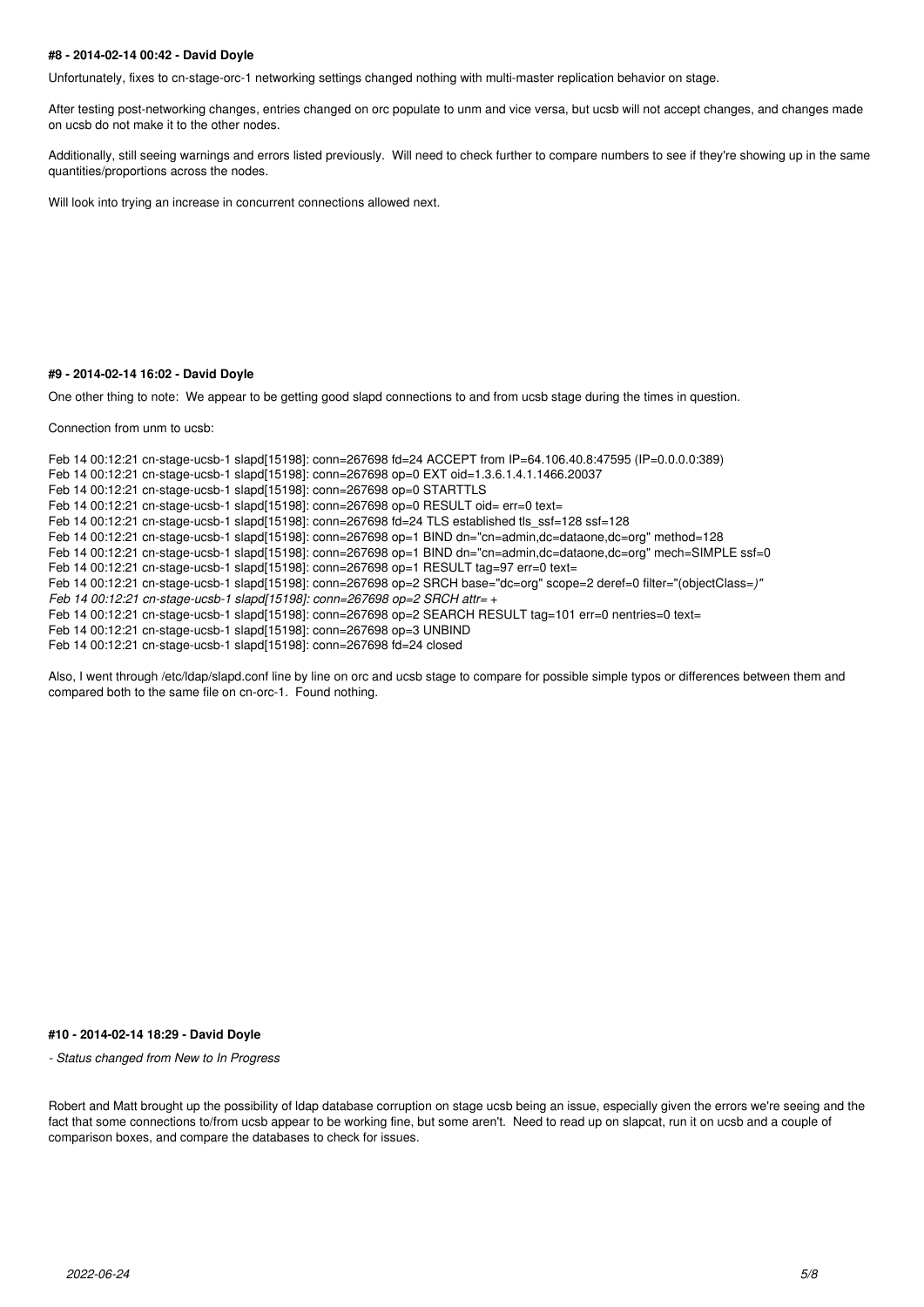### **#11 - 2014-02-16 01:22 - David Doyle**

Some updates:

- tcpdump analysis via Wireshark shows several ldap connections taking place between stage orc and ucsb, handshakes and tls starts taking place, and then those connections returning encryption errors and closing.
- /var/log/slapd.log on cn-stage-ucsb-1 shows the following lines:

hdb\_db\_open: database "dc=org": unclean shutdown detected; attempting recovery. hdb\_db\_open: database "dc=org": recovery skipped in read-only mode. Run manual recovery if errors are encountered.

No timestamps in place on that log, unfortunately, but this lends credence to the database corruption theory. Will slapcat stage dbs next.

#### **#12 - 2014-02-17 04:36 - David Doyle**

- *File ucsbslapcat.ldif added*
- *File orcucsbslapdat.png added*
- *File unmslapcat.ldif added*
- *File orcslapcat.ldif added*
- *File orcucsbslapdat.png added*
- *File unmslapcat.ldif added*
- *File ucsbslapcat.ldif added*
- *File orcslapcat.ldif added*

### Uploading file - orcucsbslapdat.png

This is a screengrab from a diff ran against two ldif files generated by slapdat on stage ORC (left column) and stage UCSB (right column). -Note the first line in each column - evidence of database corruption?- *Working as intended per cjones, DD 2/26*

Running diff against slapdat ldifs from the stage CNs appears to show that each of the stage CNs is running on a significantly different ldap database from the other two CNs.

## **#13 - 2014-02-17 04:36 - David Doyle**

*- File deleted (unmslapcat.ldif)*

### **#14 - 2014-02-17 04:37 - David Doyle**

*- File deleted (ucsbslapcat.ldif)*

### **#15 - 2014-02-17 04:37 - David Doyle**

*- File deleted (orcslapcat.ldif)*

#### **#16 - 2014-02-26 05:02 - David Doyle**

Found what I thought was an issue with ldap replication traffic encryption between orc and ucsb stage, but further analysis with Robert showed that to be working as intended. Robert thinks that database corruption might still be at issue due to what he sees in the tcpdumps we looked at.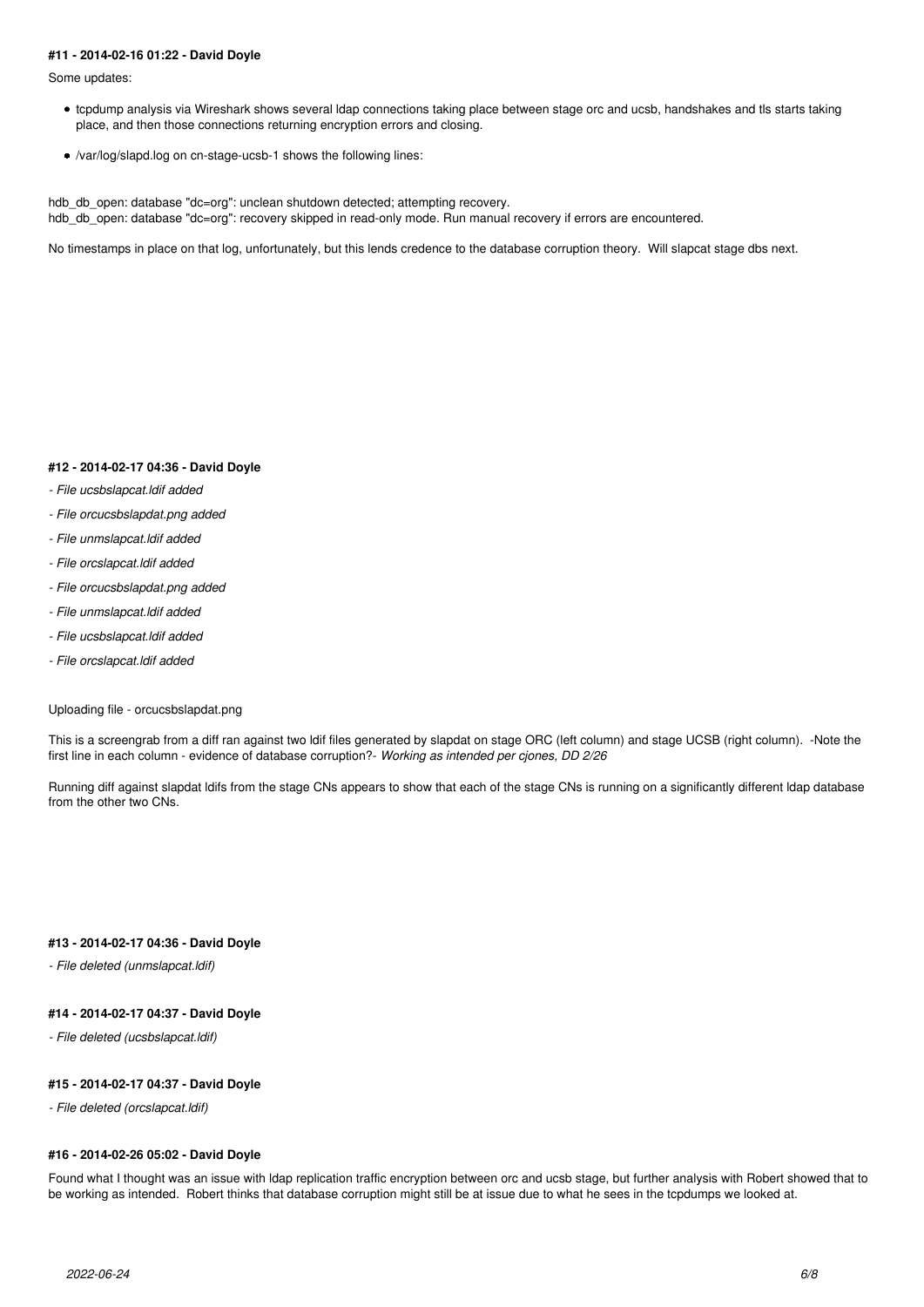Created some more slapcat ldifs from the stage CNs for further comparison. The differences I'm seeing between the databases so far fall into two categories:

- several dns that are otherwise equal show differing entries under entryCSN and modifyTimeStamp
- several dns appear to be either missing altogether from one or more ldap database, or the databases have entries that are in different order from one another

## **#17 - 2014-03-05 03:22 - David Doyle**

After running another round of ldap sync replication tests, it now appears that sync replication is broken across all three stage CNs. I made changes on all three stage CNs, and those changes were not picked up by any other stage CN.

#### **#18 - 2014-03-05 03:39 - David Doyle**

Restarting slapd across the stage environment seems to have restored the level of functionality we previously had (ucsb neither replicating nor accepting replications, orc and unm replicating and receiving to/from one another).

Found a possible firewall configuration issue at ucsb. Ufw wasn't configured to accept connections on port 389 from its own IP address, which was the case at orc and unm. I added a rule at ucsb to allow 389 connections from itself before restarting slapd on stage, but this doesn't appear to have helped.

### **#19 - 2014-07-01 04:51 - Robert Waltz**

- *Product Version changed from \* to 1.2.7*
- *Target version set to 2014.26-Block.4.1*
- *Assignee changed from David Doyle to Robert Waltz*
- *Milestone changed from None to CCI-1.2*

#### **#20 - 2014-07-21 00:18 - David Doyle**

Began post-12.04 testing Friday, 7/18/2014.

Initial tests showed a lack of replication to/from cn-stage-unm-1, but replication to/from cn-stage-ucsb-1 was behaving correctly. Restarted slapd on unm and replication began behaving correctly across all three stage-1 CNs.

Further tests today confirm replication happening as normal across stage-1 CNs.

Will report on Monday and see if further tests are required.

#### **#21 - 2014-07-21 17:05 - David Doyle**

*- Assignee changed from Robert Waltz to David Doyle*

Per Chris at standup today, I will need to induce an outage on one of the stage CNs, make a change to ldap, and then induce a reconnection and see if the stage environment recovers and propagates normally.

#### **#22 - 2014-07-24 04:30 - David Doyle**

Spent the evening performing further testing by bringing slapd offline on individual stage CNs, making changes to the directory on other stage CNs, restarting slapd on the tested CNs, and checking the directory on all CNs for replication All other elements being equal, stage CNs appear to be able